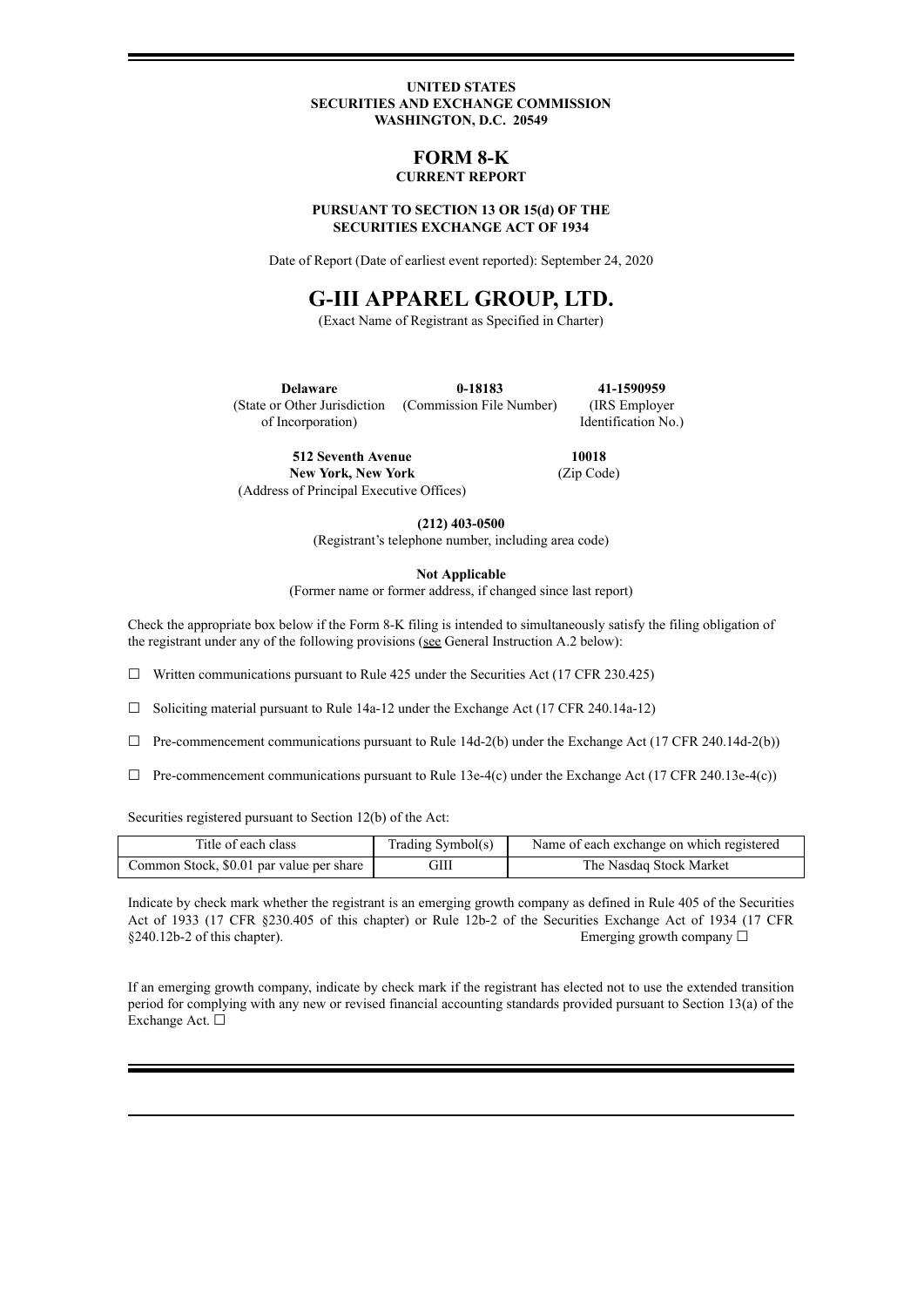### **Item 5.02 Departure of Directors or Certain Officers; Election of Directors; Appointment of Certain Officers; Compensatory Arrangements of Certain Officers.**

(d) On September 24, 2020, the Board of Directors (the "Board") of G-III Apparel Group, Ltd. (the "Company") increased the size of the Board from eleven directors to twelve directors and elected Robert L. Johnson as a director to fill the newly created seat on the Board.

In connection with Mr. Johnson's election to the Board, he was granted restricted stock units, pursuant to the Company's 2015 Long-Term Incentive Plan, that will enable him to receive up to 7,097 shares of the Company's common stock, par value \$0.01 per share ("Common Stock"). The right to receive these shares of Common Stock will become vested in three equal annual installments on the first through third anniversaries of the date of his election to the Board, subject to Mr. Johnson's continuous service with the Company.

### **Item 8.01 Other Events.**

A copy of the Company's press release announcing the election of Mr. Johnson is attached hereto and furnished as Exhibit 99.1

### **Item 9.01 Financial Statements and Exhibits.**

(a) Financial Statements of Businesses Acquired.

None.

(b) Pro Forma Financial Information.

None.

(c) Shell Company Transactions

None.

- (d) Exhibits.
- 99.1 Press release of G-III Apparel Group, Ltd. issued on September 24, 2020 relating to the election of Robert L. Johnson to the [Company's](#page-4-0) Board of Directors.
- 104 Cover Page Interactive Data File (embedded within the Inline XBRL document).

2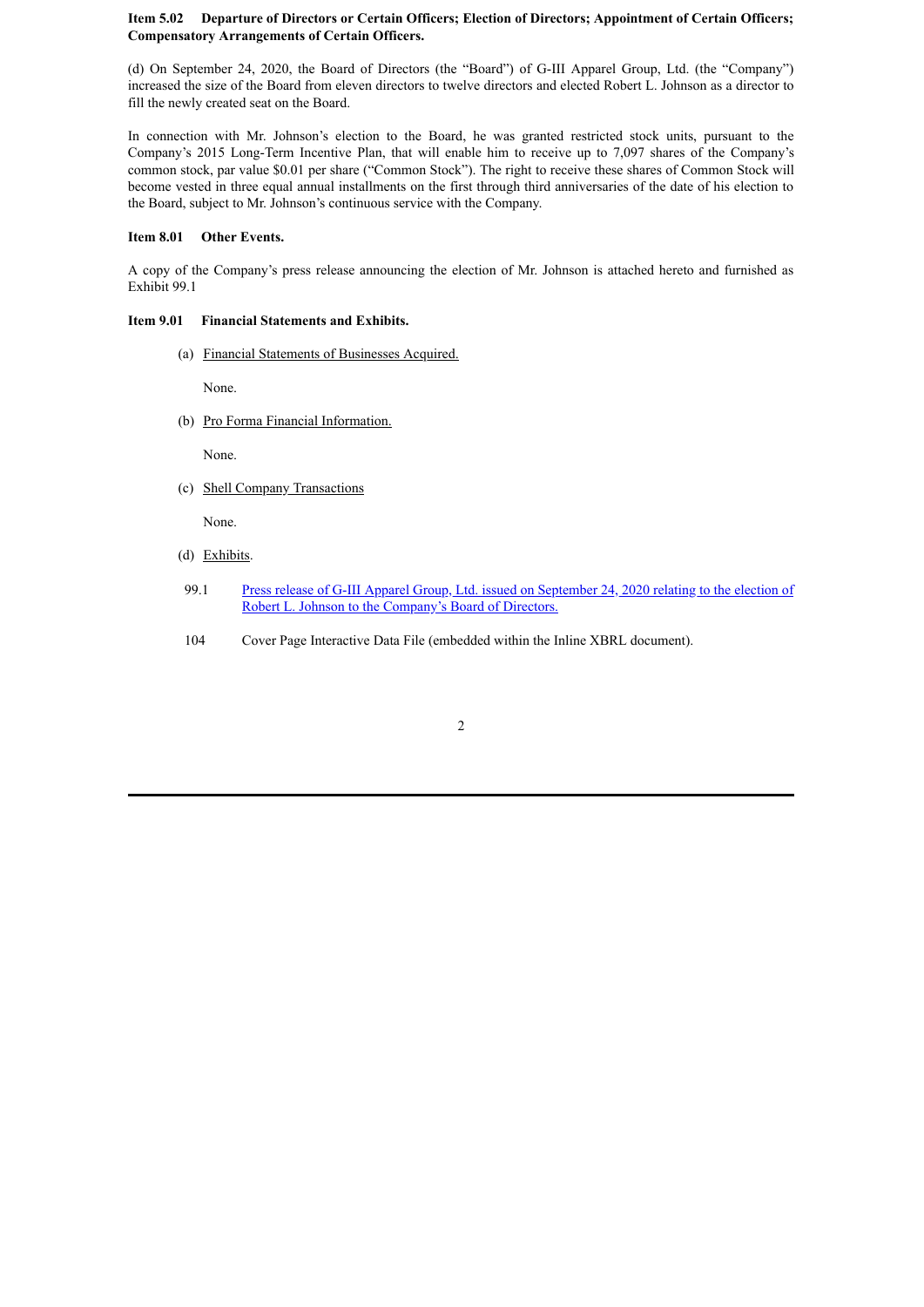# EXHIBIT INDEX

| Exhibit |                                                                                                     |
|---------|-----------------------------------------------------------------------------------------------------|
| No.     | <b>Description</b>                                                                                  |
| 99.1    | Press release of G-III Apparel Group, Ltd. issued on September 24, 2020 relating to the election of |
|         | Robert L. Johnson to the Company's Board of Directors.                                              |
| 104     | Cover Page Interactive Data File (embedded within the Inline XBRL document).                        |
|         |                                                                                                     |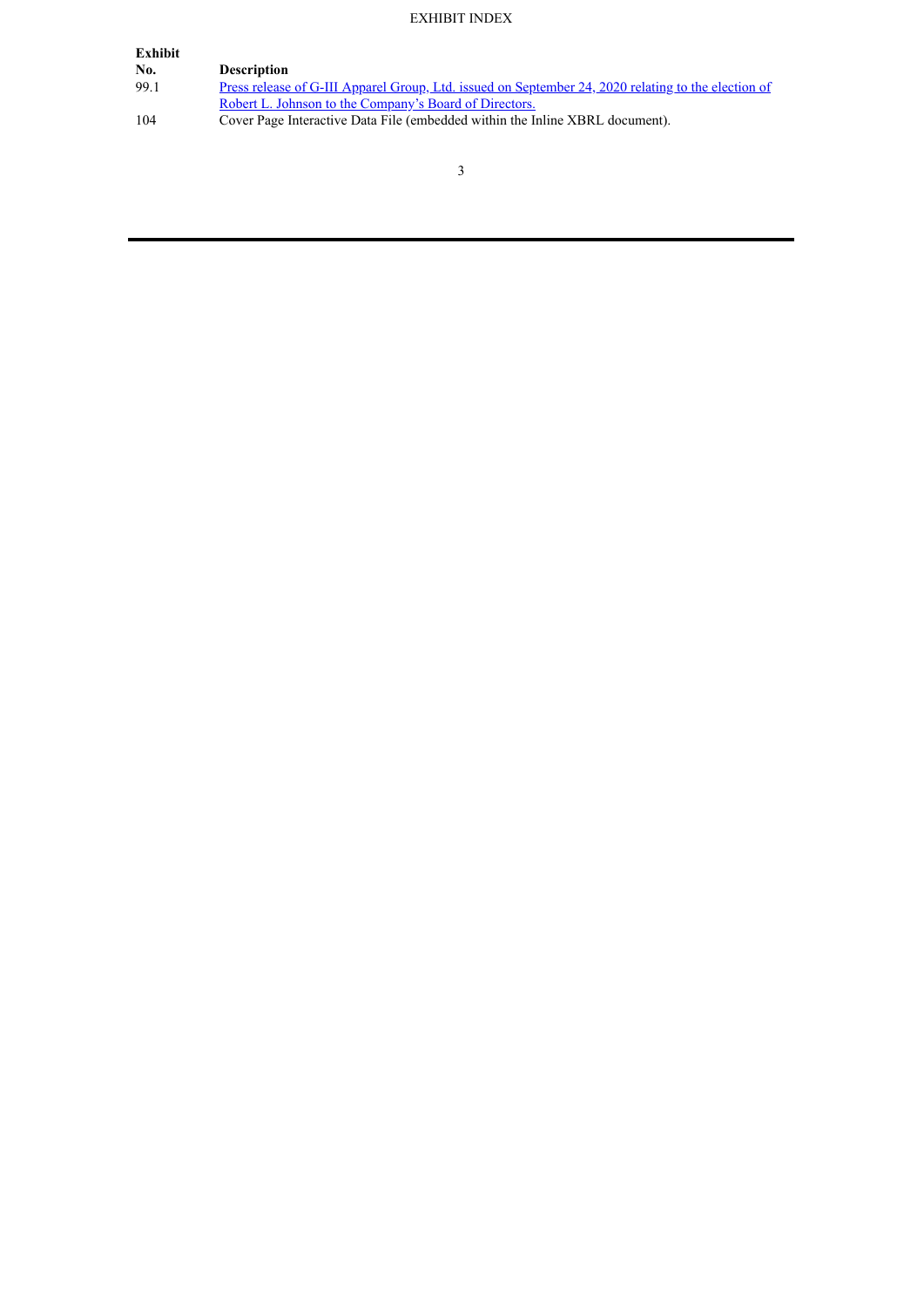### SIGNATURE

Pursuant to the requirements of the Securities Exchange Act of 1934, the registrant has duly caused this report to be signed on its behalf by the undersigned hereunto duly authorized.

# G-III APPAREL GROUP, LTD.

Date: September 24, 2020 By: /s/ Neal S. Nackman

Name:Neal S. Nackman Title: Chief Financial Officer

**-**4-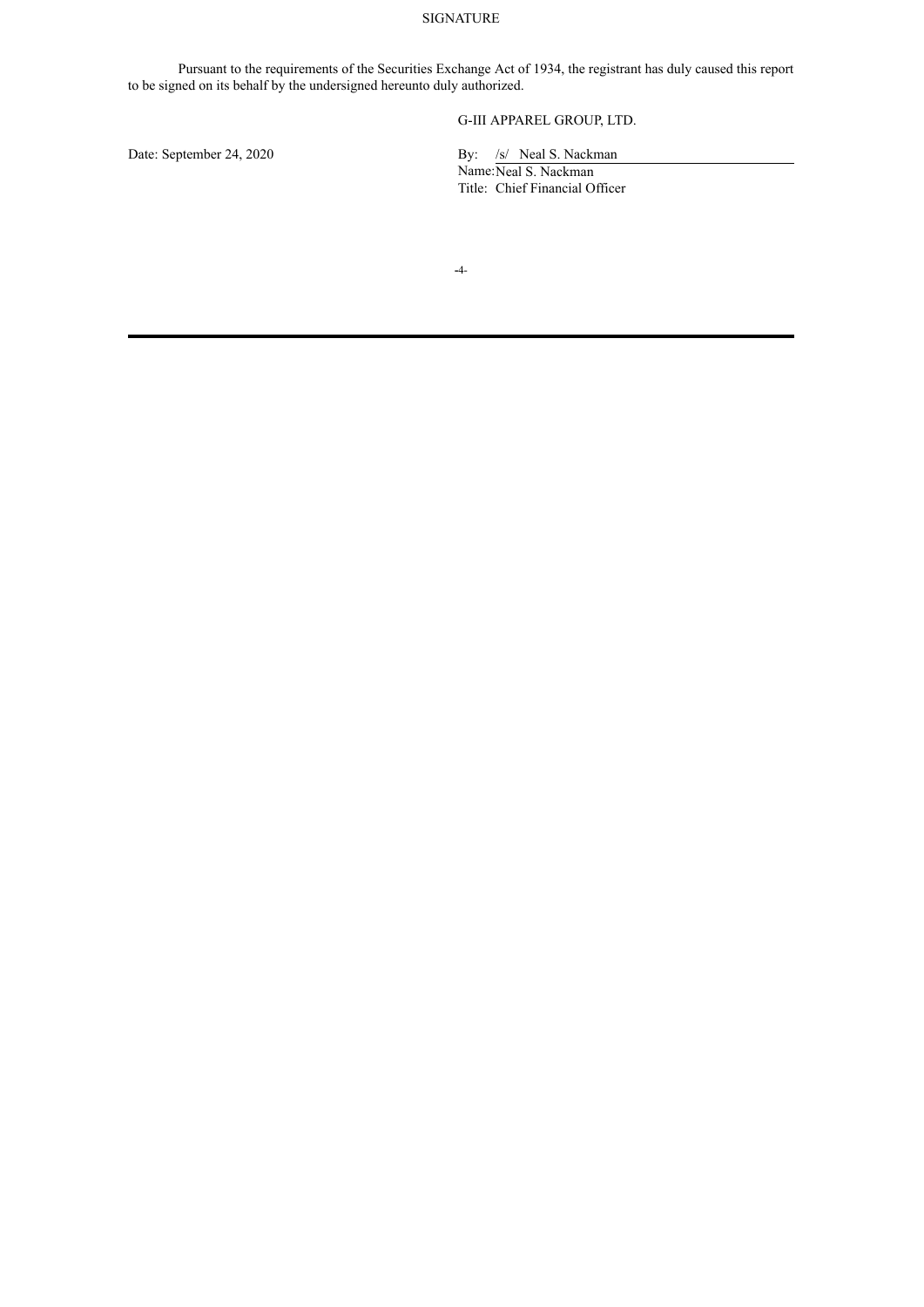# **G-III APPAREL GROUP, LTD.**

# <span id="page-4-0"></span>**G-III APPAREL GROUP, LTD. ANNOUNCES THE ELECTION OF ROBERT L. JOHNSON TO ITS BOARD OF DIRECTORS**

New York, New York – September 24, 2020 -- G-III Apparel Group, Ltd. (NasdaqGS: GIII) today announced the election of Mr. Robert L. Johnson, Founder and Chairman of The RLJ Companies, LLC and former Founder and Chairman of Black Entertainment Television (BET), to the Company's Board of Directors.

Morris Goldfarb, G-III's Chairman and Chief Executive Officer, said, "We are thrilled to welcome Bob to our Board of Directors. Bob's success as an entrepreneur and significant business expertise across multiple industries will provide a valuable perspective as we continue to execute our strategy, drive profitability and enhance value for all our stakeholders."

Robert L. Johnson is the Founder and Chairman of The RLJ Companies, LLC, an innovative business network which owns or holds interests in businesses operating across multiple industries. Prior to forming The RLJ Companies, Mr. Johnson was the Founder and Chairman of BET, the nation's first blackowned cable television network. Mr. Johnson's impressive career accolades include, among others, successfully taking three companies public, being named to USA Today's "25 Most Influential Business Leaders of the Past 25 Years" and Black Enterprise's 40th Anniversary issue's list of "Titans: The 40 Most Powerful African Americans in Business".

Upon joining the G-III Board, Mr. Johnson, said, "It is an honor to join the dedicated management team and Board of G-III. The Company has embarked on several strategic initiatives to capitalize on its broad range of globally recognized power brands and diversified product categories to position itself well to navigate the current environment. I look forward to applying my extensive experience to assist G-III in building upon these initiatives as G-III advances its leadership position in the apparel industry."

With the addition of Mr. Johnson, the Company's Board will now consist of twelve members, with Mr. Johnson being the eighth independent director on the Board.

# **About G-III Apparel Group, Ltd.**

G-III designs, sources and markets apparel and accessories under owned, licensed and private label brands. G-III's owned brands include DKNY, Donna Karan, Vilebrequin, G. H. Bass, Eliza J, Jessica Howard, Andrew Marc and Marc New York. G-III has fashion licenses under the Calvin Klein, Tommy Hilfiger, Karl Lagerfeld Paris, Kenneth Cole, Cole Haan, Guess?, Vince Camuto, Levi's and Dockers brands. Through its team sports business, G-III has licenses with the National Football League, National Basketball Association, Major League Baseball, National Hockey League and over 150 U.S. colleges and universities. Through its retail subsidiaries, G-III also operates retail stores under the DKNY, Vilebrequin and Karl Lagerfeld Paris names. G-III is currently in the process of liquidating and closing its retail stores operated under the Wilsons Leather, G.H. Bass and Calvin Klein Performance names. Subsequent to

1